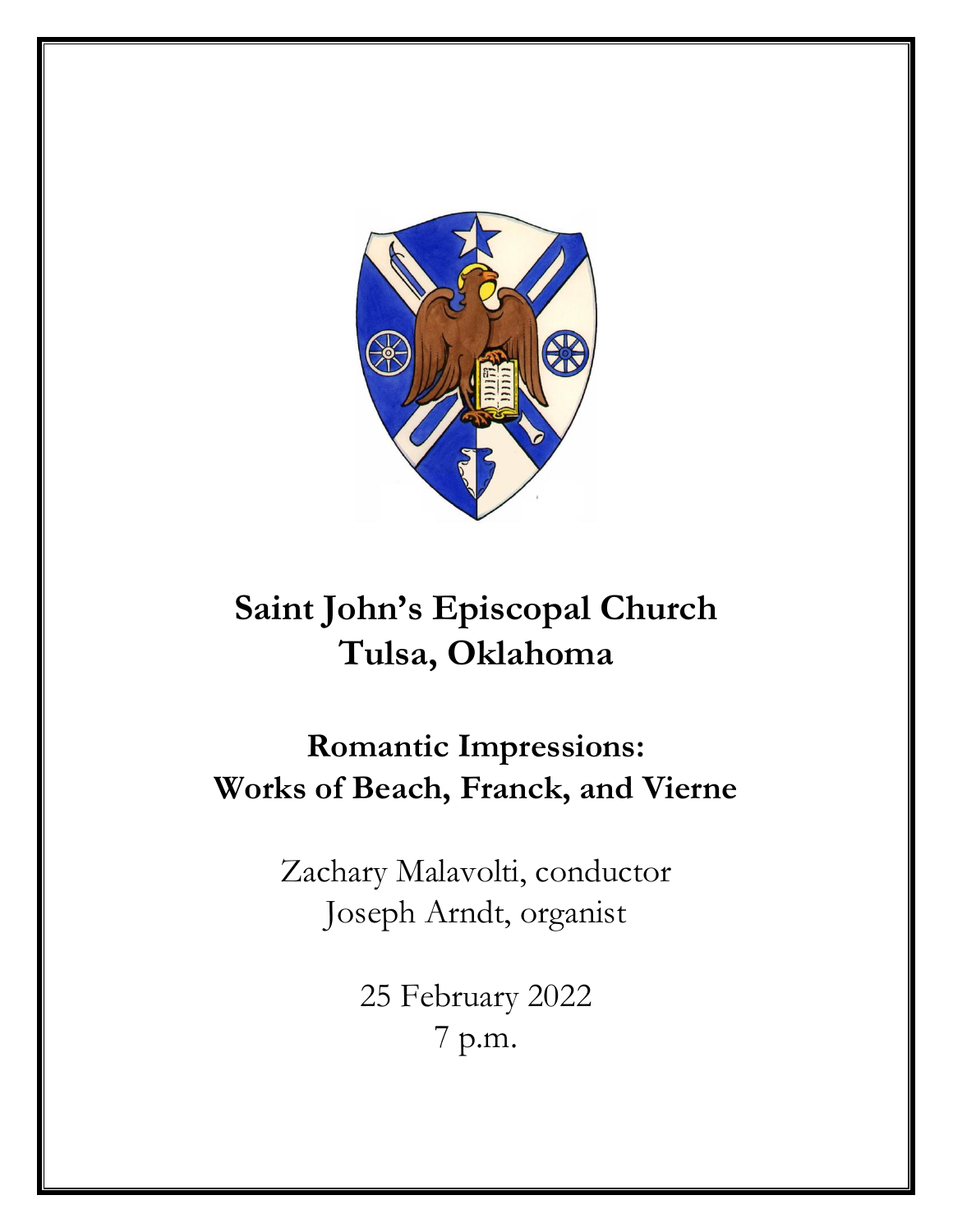## **Program**

Two Anthems for Choir and Organ Amy Beach (1867-1944)

#### **O Praise the Lord, All Ye Nations**

O praise the Lord, all ye nations, praise Him, all ye people. For his merciful kindness is great toward us, and the truth of the Lord endureth forever. Praise ye the Lord. (*Psalm 117)*

#### **All Hail the Power of Jesus' Name**

All hail the power of Jesus' Name, let angels prostrate fall, bring forth the royal diadem, and crown Him Lord of all. Crown Him, ye martyrs of our God, who from His altar call, extol the stem of Jesse's rod, and crown Him Lord of all. Hail Him, the Heir of David's line, whom David Lord did call, the God incarnate Man divine, and crown him Lord of all. Ye seed of Israel's chosen race, ye ransomed of the fall. Hail Him who saves you by His grace, and crown Him Lord of all. Let every kindred, every tribe, before Him prostrate fall! To Him all majesty ascribe, and crown Him Lord of all.

Words by Edward Perronet (1726-1792)

Prière César Franck (1822-1890)

#### **Kyrie eleison**

#### **Gloria in excelsis Deo**

Gloria in excelsis Deo *Glory be to God on high* et in terra pax hominibus bonae voluntatis. *and in earth peace, goodwill towards men.* Laudamus te, benedicimus te, *We praise thee, we bless thee,* adoramus te, glorificamus te, *we worship thee, we glorify thee,*

Messe Solennelle Louis Vierne (1870-1937)

Kyrie eleison. *Lord, have mercy.* Christe eleison. *Christ, have mercy.* Kyrie eleison. *Lord, have mercy.*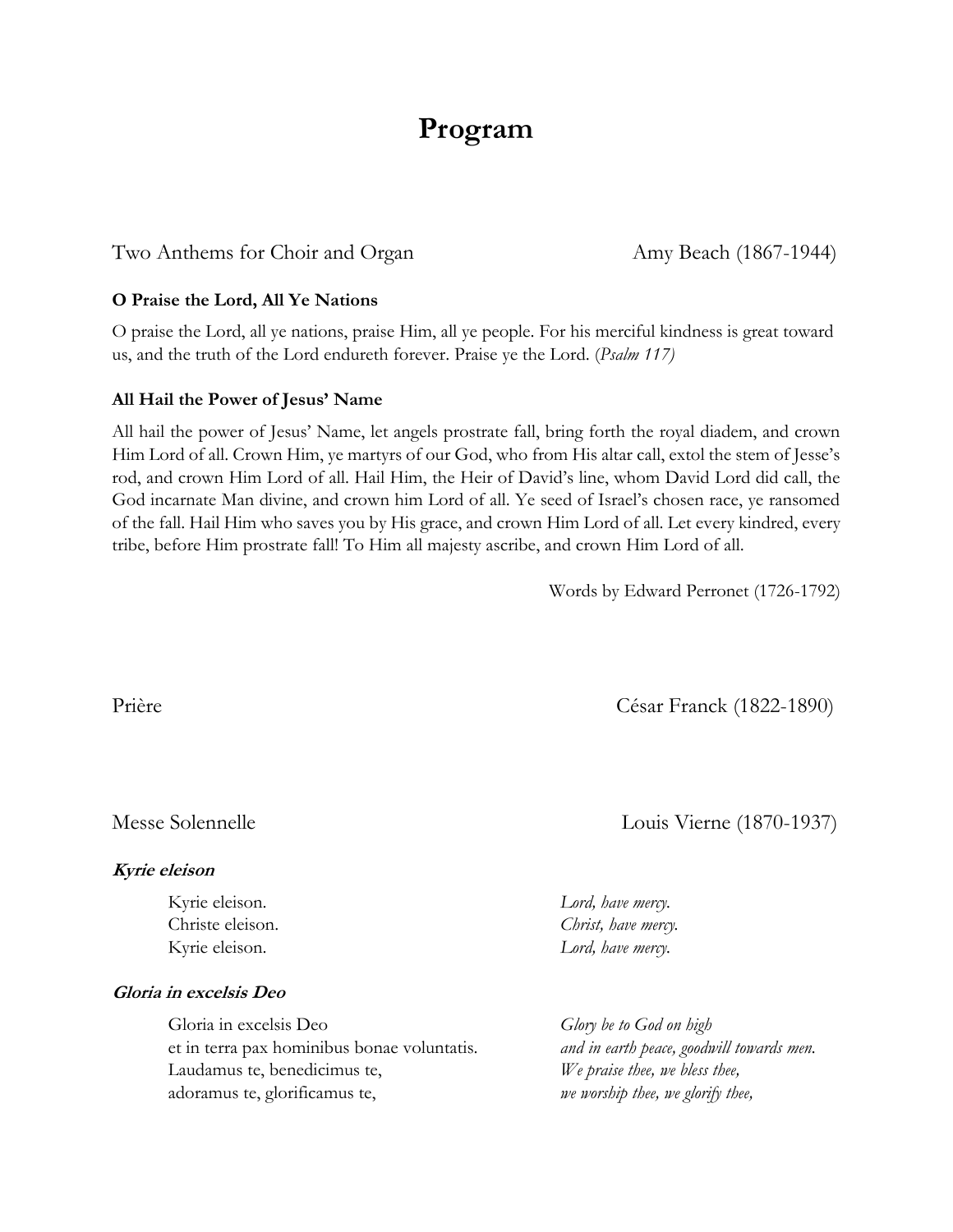gratias agimus tibi *we give thanks to thee* propter magnam gloriam tuam, *for thy great glory,* Domine Deus, Rex caelestis, *O Lord God, heavenly King,* Deus Pater omnipotens. **God the Father Almighty.** Domine Deus, Agnus Dei, *O Lord God, Lamb of God,* Filius Patris, *Son of the Father,* qui tollis peccata mundi, *that takest away the sins of the world,* miserere nobis; *have mercy upon us.* suscipe deprecationem nostram. *receive our prayer.* Qui sedes *Thou that sittest*  ad dexteram Patris, *at the right hand of God the Father,* miserere nobis. *have mercy upon us.* Quoniam tu solus Sanctus, *For thou only art holy;* tu solus Dominus, *thou only art the Lord;* tu solus Altissimus, Jesu Christe, *thou only, O Christ, art most high,*  cum Sancto Spiritu *with the Holy Ghost* in gloria Dei Patris. Amen. *in the glory of God the Father. Amen.*

#### **Sanctus**

Sanctus, Sanctus, Sanctus *Holy, Holy, Holy* Dominus Deus Sabaoth. *Lord God of Sabaoth.* Pleni sunt caeli et terra gloria tua. *Heaven and earth are full of thy glory*. Hosanna in excelsis. *Hosanna in the highest.*

#### **Benedictus**

Benedictus qui venit *Blessed is he that cometh* in nomine Domini. *in the name of the Lord.* Hosanna in excelsis. *Hosanna in the highest.*

#### **Agnus Dei**

Agnus Dei, *O Lamb of God,*  miserere nobis. *have mercy upon us.* Agnus Dei, *O Lamb of God,* miserere nobis. *have mercy upon us.* Agnus Dei, *O Lamb of God,* dona nobis pacem. *grant us thy peace.*

Domine Fili unigenite, Jesu Christe, *O Lord, the only-begotten Son, Jesus Christ;* qui tollis peccata mundi, *Thou that takest away the sins of the world,*

qui tollis peccata mundi: *that takest away the sins of the world:* qui tollis peccata mundi: *that takest away the sins of the world:* qui tollis peccata mundi: *that takest away the sins of the world:*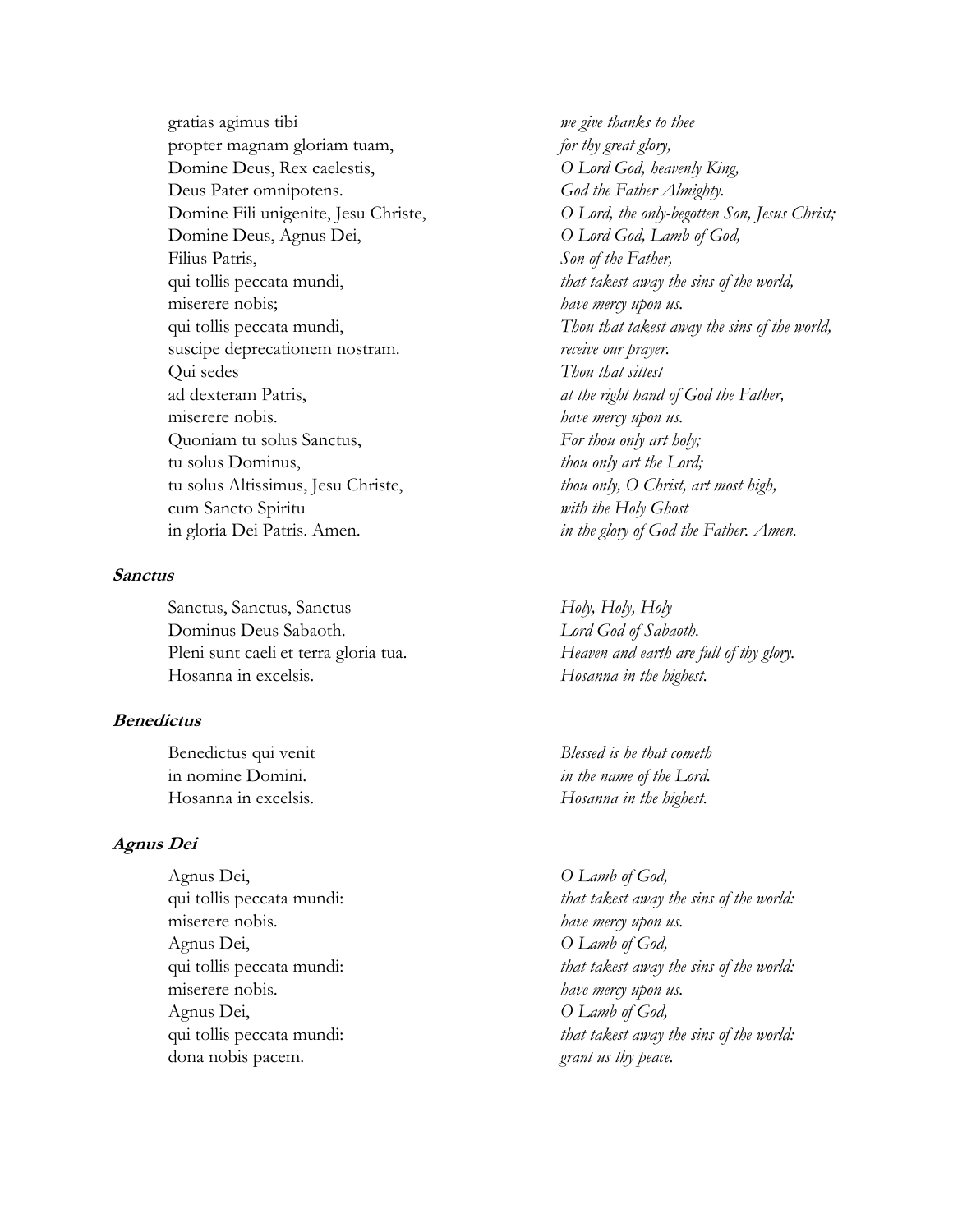## **Program Notes**

by Zachary Malavolti

Amy Marcy Cheney Beach (1867-1944) was a celebrated American composer and pianist. Musically gifted from her youth, she was performing as a teenager with the Boston Symphony Orchestra by 1885. After her marriage in the same year, she turned to composition and independently studied music theory, counterpoint, and harmony. Her younger work, Praise the Lord, All Ye Nations is dated to 1891 and was composed for the consecration of the Episcopal Church's Bishop of Massachusetts. Her compositions were readily welcomed by established chamber ensembles, choral societies, and symphonic orchestras. Following the 1896 premiere of her second symphony, she was embraced by a group of American composers that came to be known as the Boston Six. Beach was the youngest of the group and the only one who was mostly self-taught. Together with composers such as Edward MacDowell, George Chadwick, and Horatio Parker, Amy Beach was pivotal to inaugurating a distinctive American Romantic style. The 1915 work, All Hail the Power of Jesus' Name demonstrates her unique compositional voice, with frequent harmonic shifts and expansive melodies.

César Franck (1822-1890) was one of the leading French musicians during the second half of the nineteenth century. Despite his Germanic origins, he settled in Paris in 1835 and was driven by his father to be a young virtuosic pianist by the following decade. Though his own piano trios were received favorably by established composers such as Liszt and Chopin, the high and demanding aspirations of his father were not always easy on the young composer. To his father's dismay, Franck gradually moved away from public performance and composition, instead establishing himself as an organist in Paris by the later 1840s. Although his compositional output was diminished for a season, his technique at the organ greatly expanded. It was a period of change in French organ technique, with visiting professors from the Conservatory of Brussels bringing virtuosic interpretations of Bach. In early 1858, Franck was appointed as organist at the Basilica of Sainte-Clotilde and inaugurated a new organ there the following year. This masterful instrument, coupled with his earlier pianistic ability coincided to form a return to composition for Franck. Most notable was the set of "Six pièces" (1862) containing the movement, Prière (Prayer). The music is harmonically rich, melodically sweeping, and rhythmically demanding, all with a profound intensity of devotion.

Louis Vierne (1870-1937) was a French organist and composer remembered for his extensive work at the famous Notre-Dame de Paris, a position he held from 1900 until his death. Despite being born blind with congenital cataracts, his musical skills and learning admitted him to organ studies with established teachers, including Cesar Franck. It was during his final year as the assistant organist at Saint-Sulpice, under Charles-Marie Widor, that he composed his 1899 Messe solennelle in C# minor. Originally, the work was composed for two organs: a great organ and a smaller choral organ but was later adapted by others for a single instrument. It is a composition of vivid musical colors and contrasts. The opening and awe-inspiring Kyrie precedes an exuberant Gloria. A memorably melodic Sanctus contrasts with a harmonically adventurous Benedictus. Finally, the work closes with a mystical Agnus Dei that mysteriously "transubstantiates" to C# major, bringing the work to a beatific close.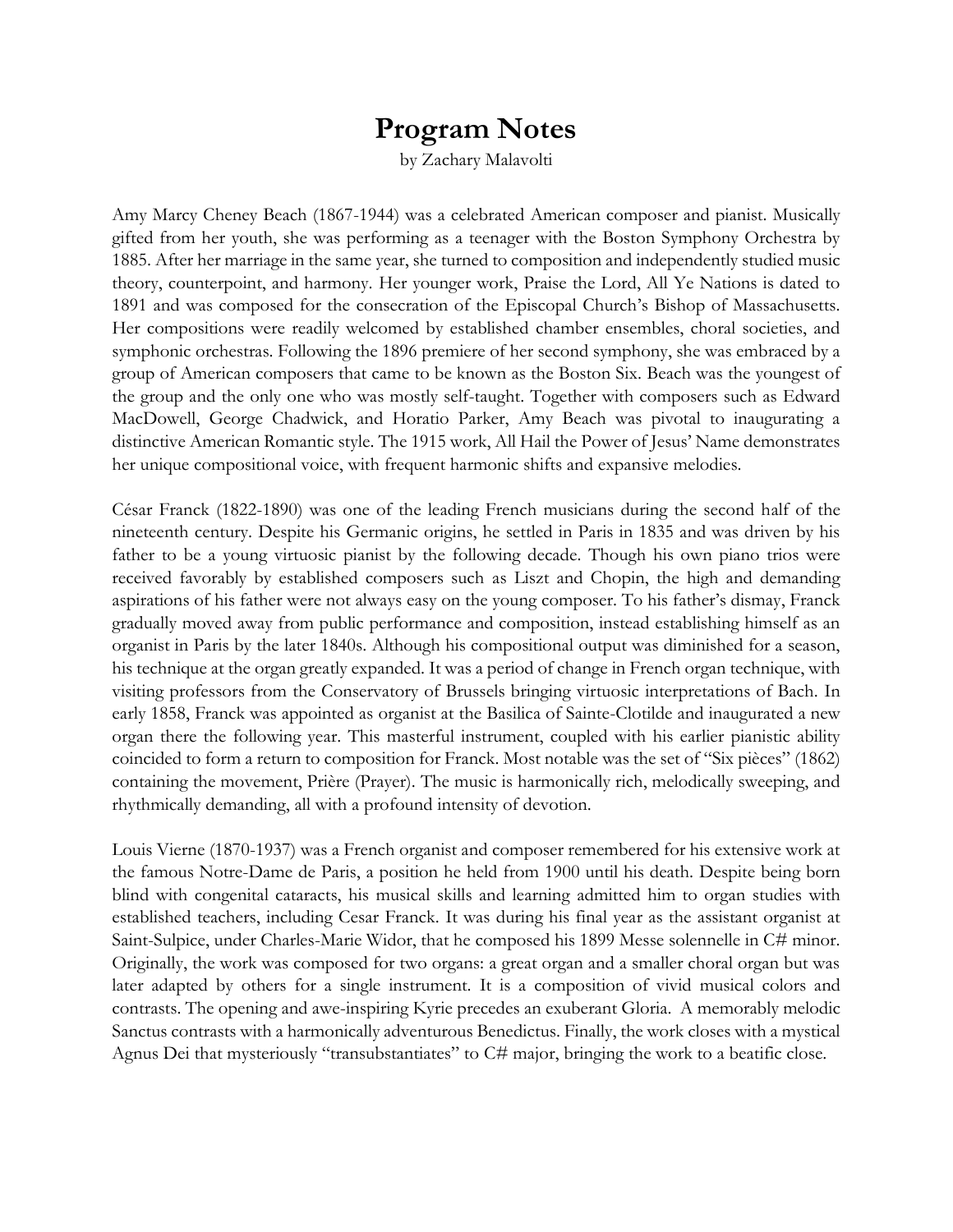#### **Saint John's Chamber Choir**

| Soprano          | Tenor                 |
|------------------|-----------------------|
| Meray Boustani   | Nicholas Garza        |
| Whitney Hollis   | Dustin Morningstar    |
| Afton Mancini    | <b>Caleb Ricketts</b> |
|                  |                       |
| Rachel Assi      | Tyler Acord           |
| Rebecca Harrison | Carson Kientz         |
| Whitney Moeller  | Samuel Krall          |

**Zachary Malavolti** is the Associate Conductor at Saint John's Episcopal Church. Since 2014, he has directed and prepared choral musicians throughout Oklahoma for performances with the Tulsa Chorale, Tulsa Symphony, OKC Philharmonic, OK Mozart Festival, and The University of Oklahoma. Before returning to Tulsa, he was the Assistant Conductor for The Collegiate Chorale in New York City where he assisted in preparing the symphonic chorus for performances around the world with esteemed conductors such as Riccardo Muti, Zubin Mehta, Charles Dutoit, and Alan Gilbert. Malavolti is a graduate of The University of Tulsa (BM) where he was a conducting student of Kim Childs, and a prize winning composition student under Joseph Rivers and Roger Price. At the Bard Conservatory of Music (MM), he studied both choral and orchestral conducting with James Bagwell and Harold Farberman. He is currently finishing his doctorate at The University of Oklahoma (DMA) under the supervision of Richard Zielinski and David Howard. His research is on colonial American choral music and its later use by the twentieth-century American composer Henry Cowell. In December 2022, he will conduct Handel's *Messiah* with the Parish Choir and Baroque Orchestra of Saint John's.

**Joseph Arndt** is Music Director at Saint John's Episcopal Church. He led the campaign for the parish's new chancel organ, Opus 173 by Schoenstein & Co. He founded the Oklahoma Bach Choir, an ensemble performing Bach cantatas with some of America's finest baroque instrumentalists. He has been interviewed for Public Radio Tulsa multiple times, and his performances with the Bach Choir have been broadcast on Classical 88.7. Before his arrival in Tulsa in May 2015, he served at Grace Church in Newark, Trinity Wall Street in New York City, and St. Peter's Episcopal Church in Morristown, NJ. A graduate of The Juilliard School (MM) and Westminster Choir College (BM), he studied organ with Paul Jacobs, Ken Cowan, and Diane Meredith Belcher. He is Chair of Planned Giving for the Association of Anglican Musicians, is Dean of the Tulsa Chapter of the American Guild of Organists, and is Chair of Fundraising for the Dallas Boys Course of the Royal School of Church Music-America. He has served as adjunct instructor of harpsichord and early music at Oklahoma City University and the University of Central Oklahoma. In 2022, he and Adam Pajan will perform the twelve major organ works of César Franck in a tour including performances in Houston, Dallas, New York, Seattle, Denver, and Tulsa. In 2023, Mr. Arndt, Dr. Pajan and the St. John's Chamber Choir will offer the complete 20 canticle settings of Herbert Howells in a special Choral Evensong series.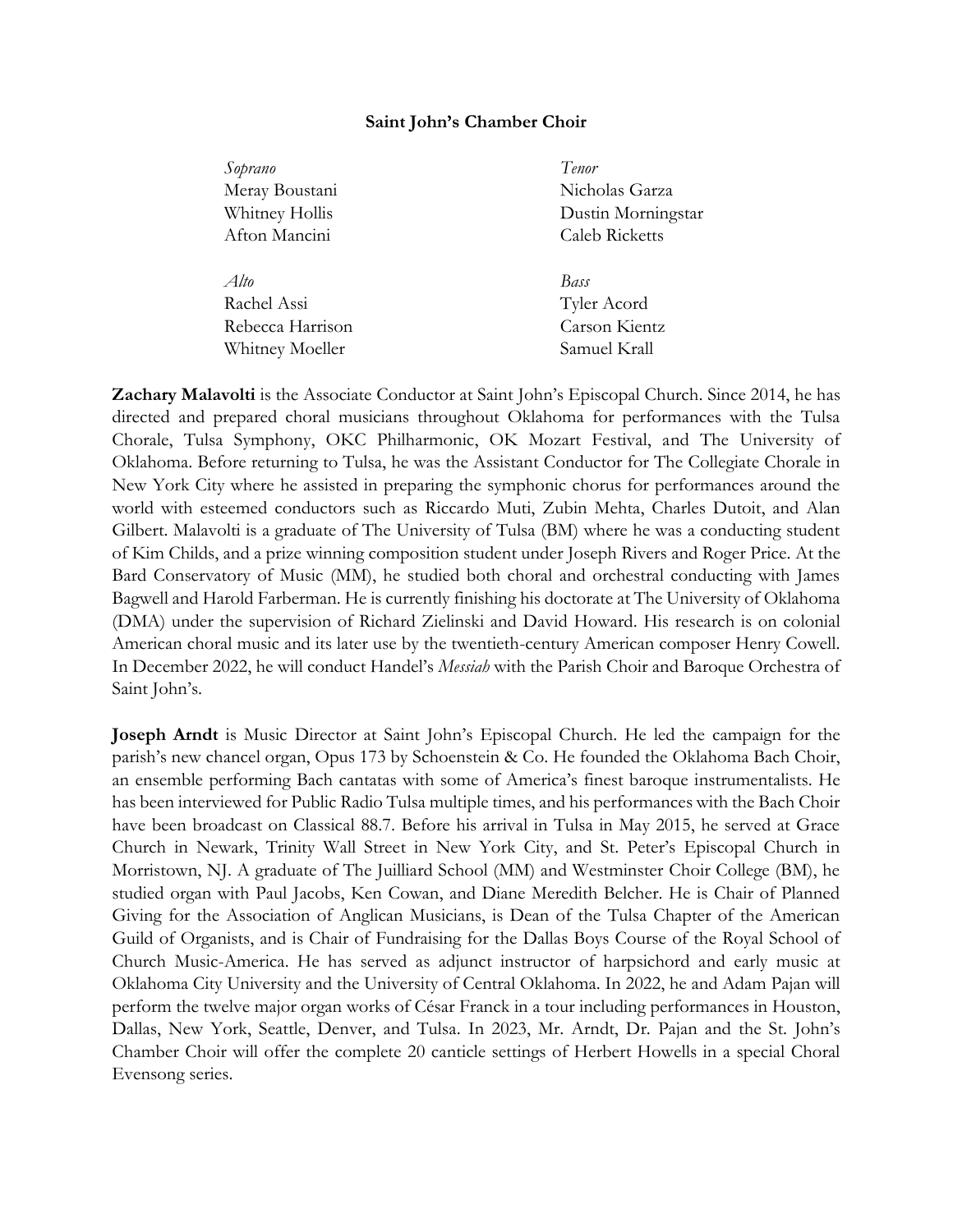## **Saint John's Music Society**

Phyllis Dotson, *Chair*

*Thank you to the members of Saint John's Music Society for their generosity in making this concert possible.*

Anonymous (1) Steve and Phyllis Anderson Wayne and Linda Arndt Ellen C. Atkins John Brock Doug and Elizabeth Crews Arlo and Barbara DeKraai George and Phyllis Dotson Robert J. Duran Candace Frates-Armstrong and John Armstrong Jim and Helen Jo Hardwick Jim and Nancy Hicks Stephen A. Hobbs Lydia Kronfeld The Latham Family Dean and Debbie Luthey Kay Miller Mrs. Robert "Millie" Millspaugh Dona Morris Bard and Kathleen Moss Tom and Kay Owens Beth Rainey Susan Walker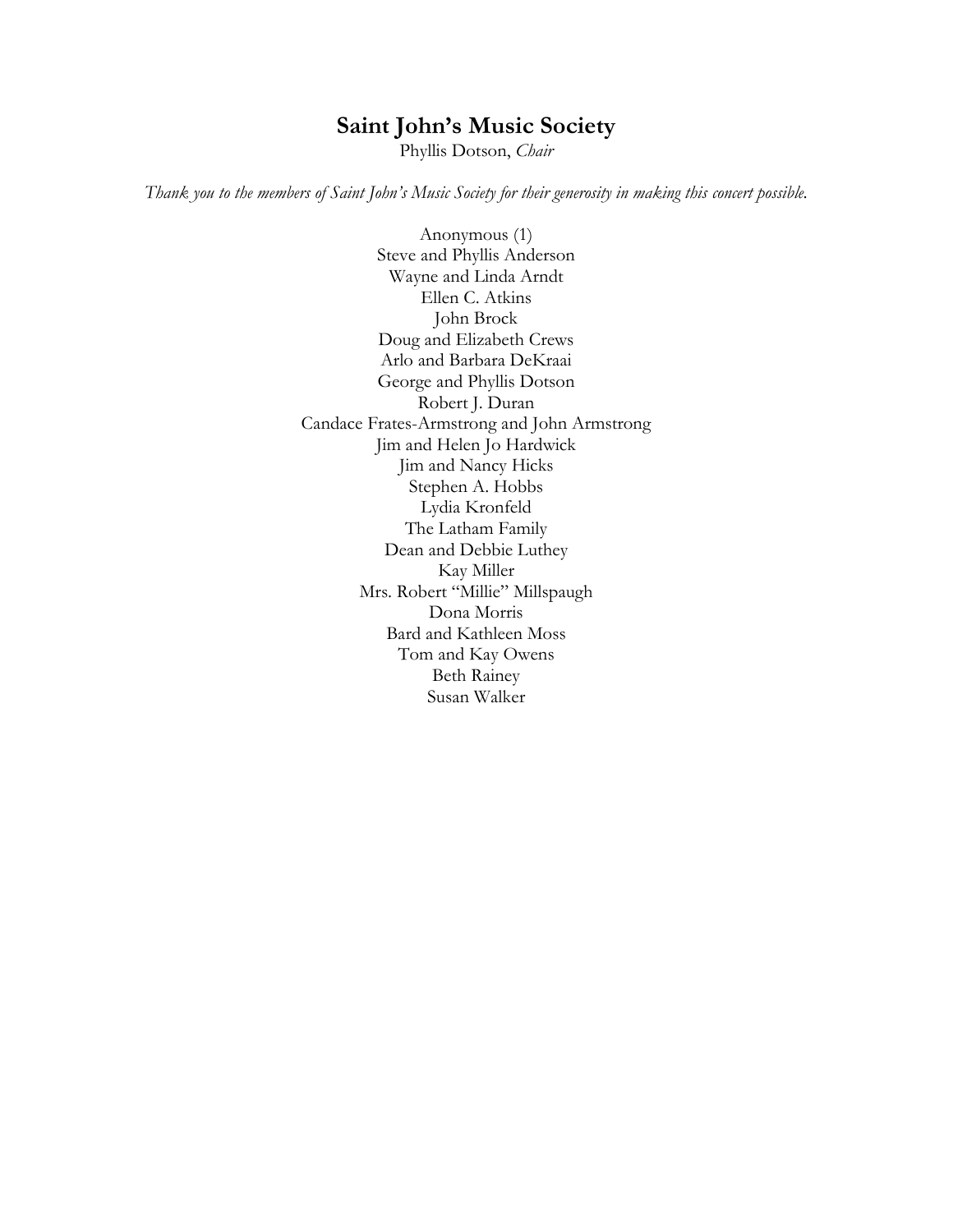### **Choral Evensong**

Adam Pajan and Joseph Arndt, *organists/choirmasters* Sung by the Chamber Choir

The Chamber Choir is in the midst of learning the complete Evening Canticle settings by English composer Herbert Howells (1892-1983). The complete canticles will be offered during a special Choral Evensong series in 2023, the 40<sup>th</sup> anniversary of his death. A few of the settings are sung regularly in English cathedrals, but most are rarely offered in part because of their challenging writing.

> *Upcoming Music List Sundays at 5:30 p.m. unless otherwise indicated*

27 February 2022 Canticles in E – Herbert Murrill How lovely are the messengers – Felix Mendelssohn

> 6 March 2022 Canticles in C – Ralph Vaughan Williams Sicut cervus – Palestrina

13 March 2022 Canticles in B minor – T. Tertius Noble O Saviour of the World – Goss

20 March 2022 Collegium Magdalenae Oxoniense Canticles – Herbert Howells Remember not, Lord, our offences – Henry Purcell

> 25 March 2022 The Annunciation of Our Lord Friday at 6:30 p.m. Dallas Canticles – Herbert Howells Ave Maris Stella – Judith Weir